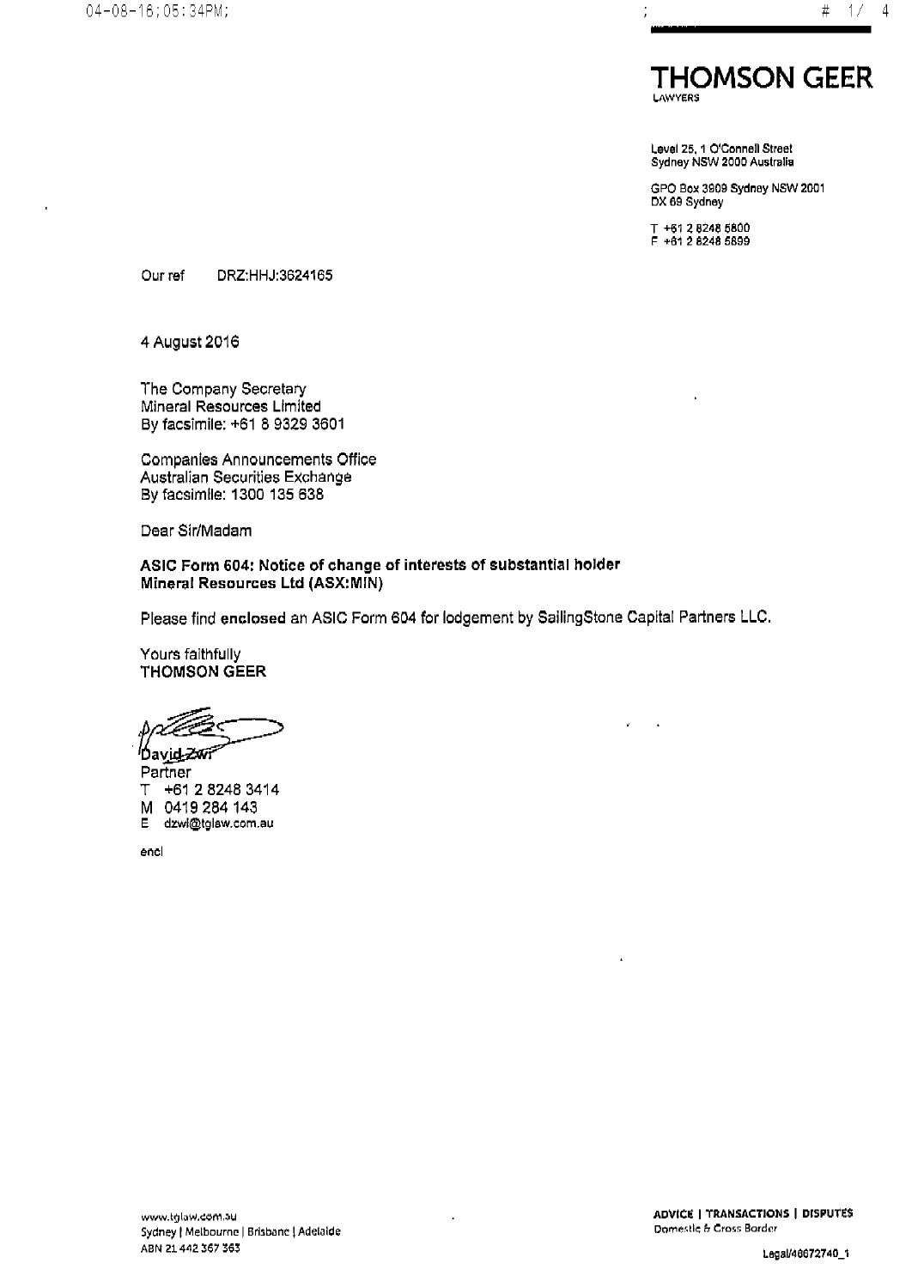15 July 2001 604 page 1/3

 $\frac{1}{2}$ 

## **Form 604 Corporations Act 2001**

Soction 671B

## Notice of change of interests of substantial holder

| To Company Name/Scheme                          | Mineral Resources Limited         |  |  |  |  |
|-------------------------------------------------|-----------------------------------|--|--|--|--|
| <b>ACN/ARSN</b>                                 | 118 549 910                       |  |  |  |  |
| 1. Dotalls of substantial holder (1)            |                                   |  |  |  |  |
| Neme                                            | SailingStone Capital Partners LLC |  |  |  |  |
| ACN/ARSN (if applicable)                        | N/A                               |  |  |  |  |
| There was a change in the interests of the      |                                   |  |  |  |  |
| substantial holder on                           | 02/08/2016                        |  |  |  |  |
| The previous notice was given to the company on | 20/07/2016 and<br>20/07/2018      |  |  |  |  |

The previous notice was dated

## 2. Provious and present voting power

The total number of votes attached to all the voting shares in the company or voting interests in the scheme that the substantial holder or an associate (2) had a relevant interest (3) in when last required, and when now required, to give a substantial holding notice to the company or schome, are as follows:

20/07/2016

|                         | Previous notice     |                         | Present notico<br>-- |                  |
|-------------------------|---------------------|-------------------------|----------------------|------------------|
| Class of securities (4) | Person's votas<br>. | ___<br>Voting power (5) | Person's votes       | Voting power (5) |
| lOrdinary shares        | 24.816.305<br>---   | 13.28%                  | 22.248.421           | 1,91%<br>14 A    |

### 3. Changes in relevant interests

Particulars of each change in, or change in the nature of, a relevant interest of the substantial holder or an associate in voting securities of the company or scheme, since the substantial holder was last required to give a substantial holding notice to the company or scheme are as follows:

| Date of<br>change | Person whose<br>relevant Interest<br>channed              | Nature of<br>change (6) |   | Consideration<br>given in relation<br>to change (7) | Class and<br>number of<br>securities<br>affected | Person's votes<br>affected |
|-------------------|-----------------------------------------------------------|-------------------------|---|-----------------------------------------------------|--------------------------------------------------|----------------------------|
| 19/7/2016         | SailingStone<br><b>Capital Partners</b><br>(SallingStone) | Sale of shares          | S | 828,109,35                                          | 86,895 ordinary<br>shares                        | 86,895 ordinary<br>shares  |
| 27/7/2016         | SailingStone                                              | Sale of shares          | S | 505,672.50                                          | 52.950 ordinary<br>shares                        | 52,950 ordinary<br>shares  |
| 28/7/2016         | SaillnoStone                                              | Sale of shares          | S | 143,881.50                                          | 14,910 ordinary<br>shares                        | 14.910 ordinary<br>shares  |
| 28/7/2016         | SailingStone                                              | Sale of shares          | 5 | 1373,330.28                                         | 138,162 ordinary<br>shares                       | 138.162 ordinary<br>shares |
| 29/7/2016         | SailingStone                                              | Sale of sharos          | s | 3.221.077.60                                        | 326,020 ordinary<br>shares                       | 326.020 ordinary<br>shares |
| 29/7/2016         | SallingStone                                              | Sale of shares          | 5 | 3.221.077.60                                        | 326,020 ordinary<br>shares                       | 326.020 ordinary<br>shares |
| 1/8/2016          | SallingStone                                              | Sale of shares          | s | 8.651.690.00                                        | 865,169 ordinary<br>shares                       | 865.169 ordinary<br>shares |
| 2/3/2016          | SallingStone                                              | Sale of shares          | s | 7,380,562.92                                        | 757,758 ordinary<br>shares                       | 757,758 ordinary<br>shares |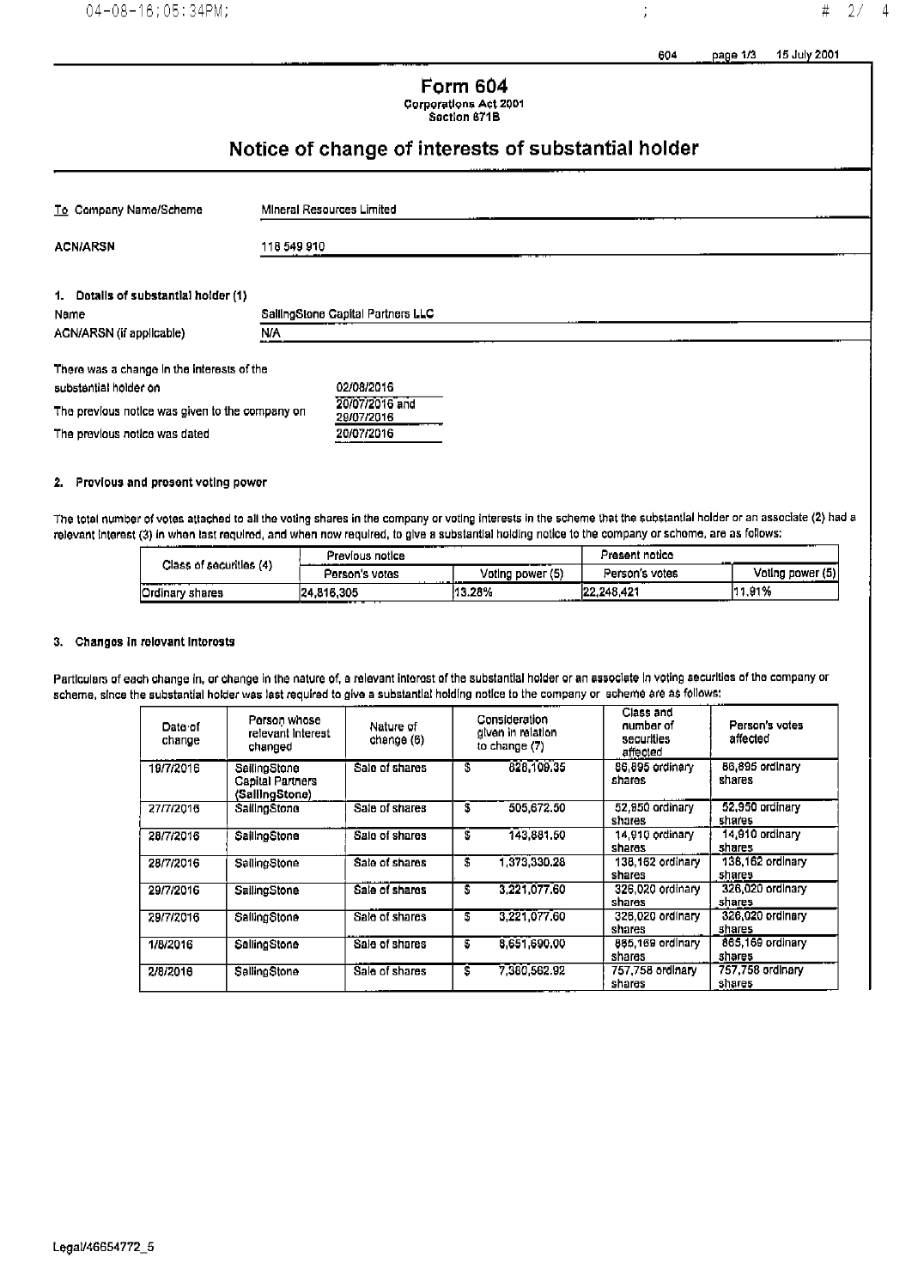#### **Present relevant Interests** 4.

| Particulars of each relevant interest of the substantial holder in voting securities after the change are as follows: |  |  |
|-----------------------------------------------------------------------------------------------------------------------|--|--|
|                                                                                                                       |  |  |

| Holder of    | Registored                                                                                                                     | Person entitled                                                                                                                               | Nature of                                                                                                                                                                                                                                                              | Class and                                    | Person's votes |
|--------------|--------------------------------------------------------------------------------------------------------------------------------|-----------------------------------------------------------------------------------------------------------------------------------------------|------------------------------------------------------------------------------------------------------------------------------------------------------------------------------------------------------------------------------------------------------------------------|----------------------------------------------|----------------|
| rolevant     | holder of                                                                                                                      | to be registered                                                                                                                              | ralovant                                                                                                                                                                                                                                                               | number of                                    |                |
| Interest     | securities                                                                                                                     | as holder (8)                                                                                                                                 | interest (6)                                                                                                                                                                                                                                                           | securities                                   |                |
| SailingStone | IBMO Harris Bank:<br><b>IBNY Mellon: Credit</b><br> Suisse: JP Morgan; i<br> Northorn Trust: RBC:<br><b>IState Street: UBS</b> | <b>ISailingStone holds</b><br>lits relevant Interest<br>In its capacity as<br>Investment<br>imanager for a<br>range of client<br>lportfolios. | SeilingStone holds its<br>irelevant interest by having<br>lthe power to exercise.<br>lcontrol the exercise of or<br>ldisposal of the securities<br>lto which the relevant<br>linterest relations in the<br>lordinary course of<br>linvestment management<br>lbusiness. | 22,248,421 ordinary 11.91%<br><b>Ishares</b> |                |

#### 5. Changes in association

The persons who have become associates (2) of, ceased to be associates of, or have changed the nature of their association (9) with, the substantial holder in relation to voting Interests in the company or scheme are as follows:

| ---<br>-----<br>(If<br>ACN/ARSN<br>Name<br>and<br>applicable)<br>-------- | ----<br>------<br>Nature of association<br>-------<br>----- |
|---------------------------------------------------------------------------|-------------------------------------------------------------|
| .                                                                         | _____<br>.                                                  |
|                                                                           | .<br>__                                                     |

#### 6. Addresses

The addresses of persons named in this form are as follows:

| .<br>Namo                                               | -----<br>____<br>Address<br>.<br>.<br>__                                                                                         |
|---------------------------------------------------------|----------------------------------------------------------------------------------------------------------------------------------|
| ____<br>SallingStone Capital Partners LLC<br>---------- | One California Street, 30th Floor, San Francisco, CA 94111 USA<br><b><i><u><u>ALL ALEXANDER COMMUNIST</u>ION</u></i></b><br>____ |
|                                                         |                                                                                                                                  |

## Signature

print name Kathlyne Kiale

Chief Compliance Officer capacity

04/08/2016

date

sign horo

# athline Leave

### **DIRECTIONS**

- If there are a number of substantial holders with similar or related relavant interests (eg. a corporation and its related corporations, or the manager and  $(1)$ trustee of an equity trust), the names could be included in an annoxure to the form. If the relevant interests of a group of persons are essentially similar, they may be referred to throughout the form as a specifically named group if the membership of each group, with the names and addresses of mombers is clearly set out in paragraph 6 of the form.
- See the definition of "associate" in section 9 of the Corporations Act 2001.  $(2)$
- See the definition of "relevant interest" in soctions 608 and 671B(7) of the Corporations Act 2001.  $(3)$
- The voting shares of a company constitute one class unless divided into separate classes.  $(4)$
- The person's votes divided by the total votes in the body corporate or scheme multiplied by 100.  $(5)$
- $(6)$ Include details of:
	- any relevant agreement or other circumstances because of which the change in relevant interest occurred. If subsection 671B(4) applies, a copy  $(9)$ of any document setting out the terms of any relovant agreement, and a statement by the person giving full and accurate details of any contract, scheme or arrangement, must accompany this form, together with a written statement certifying this contract, scheme or arrangement; and